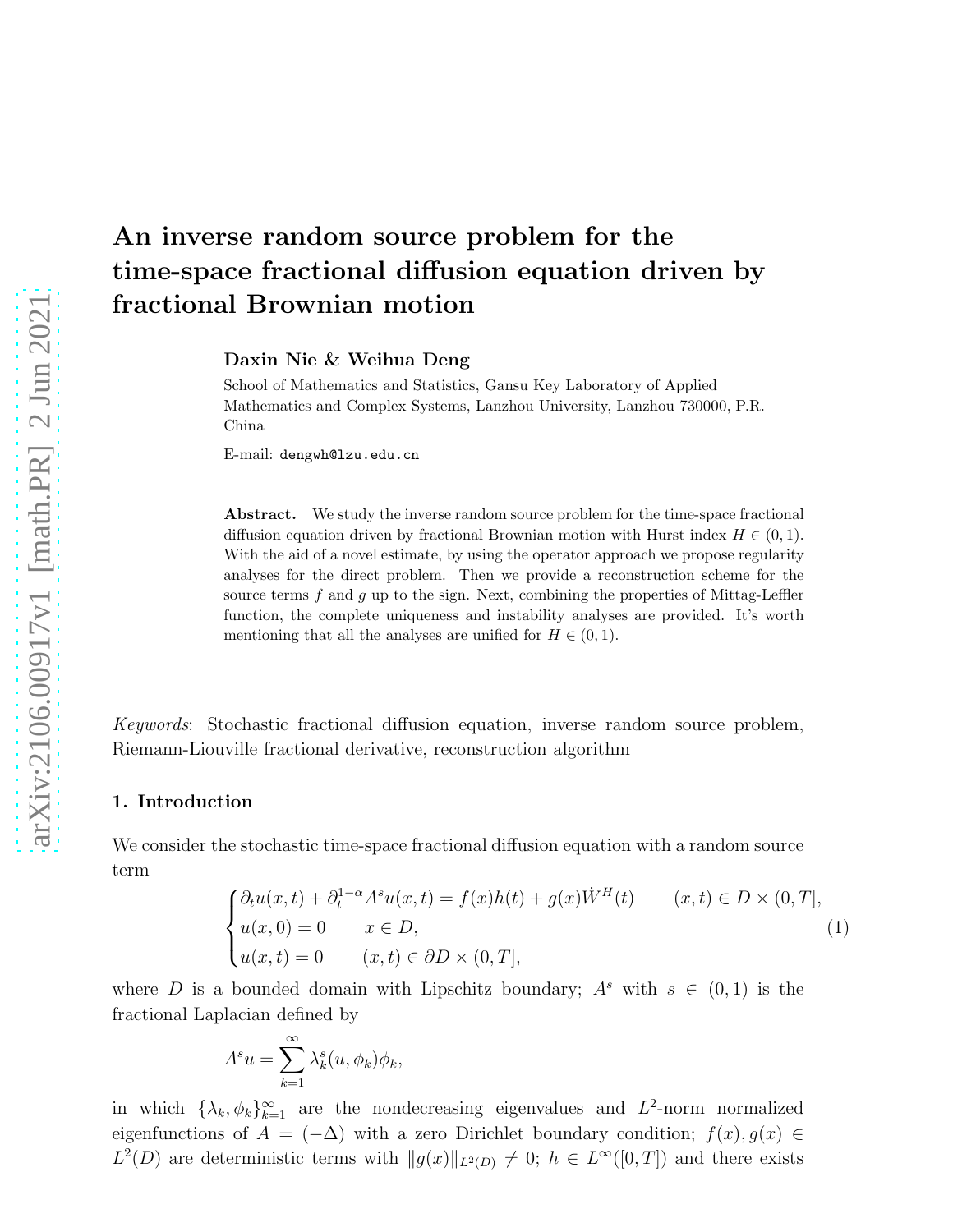a positve constant  $C_h$  satisfying  $h(t) \geq C_h > 0$  with  $t \in (0,T)$ ;  $\partial_t^{1-\alpha}$  with  $\alpha \in (0,1)$ means Riemann-Liouville fractional derivative defined by [\[1\]](#page-13-0)

$$
\partial_t^{1-\alpha} u = \frac{1}{\Gamma(\alpha)} \frac{\partial}{\partial t} \int_0^t (t-r)^{\alpha-1} u(r) dr;
$$

 $W^H(t)$  with Hurst index  $H \in (0,1)$  is the fractional Brownian motion (fBm) on a complete probability space  $(\Omega, \mathbb{F}, \mathbb{P})$ , in which  $\Omega$  is a sample space,  $\mathbb{F}$  is a  $\sigma$ -algebra on  $\Omega$ , and  $\mathbb P$  is a probability measure on the measurable space  $(\Omega, \mathbb F)$ .

It is well known that the fractional diffusion equation works well in describing the anomalous diffusion phenomena  $[2, 3, 4]$  $[2, 3, 4]$  $[2, 3, 4]$ . While the system  $(1)$  without source terms governs the probability density function of the subordinate killed Brownian motion [\[5\]](#page-14-3). More often, the practical physical system has deterministic and/or stochastic sources. The source terms for the system [\(1\)](#page-0-0) are the deterministic one and the fractional Gaussian noise. In fact, considering the non-ignorable random disturbance, the stochastic fractional partial differential equations have already been widely concerned by scholars mathematically and numerically [\[6,](#page-14-4) [7,](#page-14-5) [8,](#page-15-0) [9,](#page-15-1) [10\]](#page-15-2).

The inverse source problem is an important topic for anomalous dynamics, involving the inverse source problem in time, space, and time-space fractional diffusion equations and so on [\[11,](#page-15-3) [12,](#page-15-4) [13,](#page-15-5) [14,](#page-15-6) [15,](#page-15-7) [16,](#page-15-8) [17,](#page-15-9) [18,](#page-15-10) [19,](#page-15-11) [20\]](#page-15-12). As for the inverse random source problems of the fractional diffusion equations, the corresponding discussions seem to be few  $[21, 22, 23]$  $[21, 22, 23]$  $[21, 22, 23]$ . In  $[23]$ , by the properties and the Itô isometry of Brownian motions, the authors propose the regularity of the fractional diffusion equations driven by Brownian motions and discuss the reconstruction of source terms and its instability. In [\[21\]](#page-15-13), the authors consider the inverse random source problem of fractional diffusion equation with fBms, to be specific, by transforming the Wiener integral with respect to fBm into the one of Brownian motion, the authors provide the well-posedness of the direct problem and perform the instability analyses of the inverse problem for  $H \in (0, \frac{1}{2})$  $(\frac{1}{2})$  and  $H \in (\frac{1}{2})$  $(\frac{1}{2}, 1),$ separately.

In this paper, we first provide a unified discussion on the regularity of direct problem for all  $H \in (0,1)$ . Then we propose a reconstruction scheme for f and |g| and discuss the uniqueness. By extending the estimates of the stochastic integral with respect to fBms with  $H \in (0, 1)$  in [\[24\]](#page-15-16), a unified instability analysis for  $H \in (0, 1)$  is proposed. Different from the instability discussions in [\[21\]](#page-15-13), we not only show the instability of recovering  $g_k^2$ , but also for  $g_k g_l$ .

The rest of the paper is organized as follows. In Section [2,](#page-2-0) we provide some facts on fBms and Mittag-Leffler functions. The well-posedness of the direct problem is discussed in Section [3.](#page-5-0) Then, we propose the reconstructions of f and |g| and the uniqueness and instability of the reconstructions are established. In Section [4,](#page-7-0) we perform some numerical experiments to validate the theoretical results. At last, we conclude the paper with some discussions.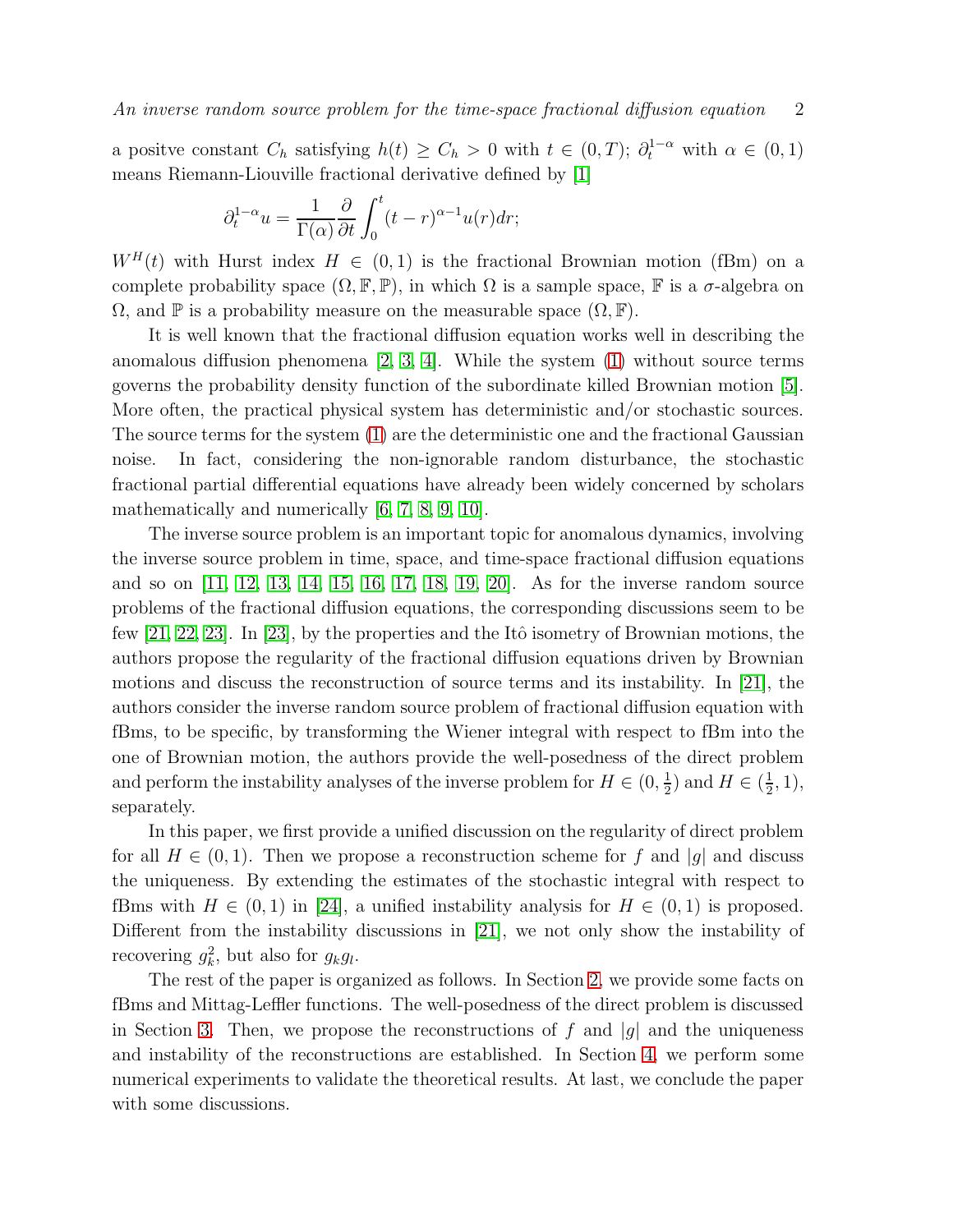# <span id="page-2-0"></span>2. Preliminaries

In this section, we provide some useful lemmas and present the solution of Eq. [\(1\)](#page-0-0). In the following, denote E as the expectation and  $Cov(X, Y) = \mathbb{E}[(X - \mathbb{E}(X))(Y - \mathbb{E}(Y))]$ for variables X and Y,  $\epsilon > 0$  is arbitrarily small, and C is a positive constant, whose value may differ at different places.

Let us first recall the definitions of Riemann-Liouville fractional integrals.

Definition 2.1 ([\[1\]](#page-13-0)) The left- and right-sided Riemann-Liouville fractional integrals of order  $\alpha$   $(\alpha > 0)$  are defined by

<span id="page-2-1"></span>
$$
{}_{a}\partial_{x}^{-\alpha}u = \frac{1}{\Gamma(\alpha)} \int_{a}^{x} (x - \xi)^{\alpha - 1} u(\xi) d\xi,
$$

$$
{}_{x}\partial_{b}^{-\alpha}u = \frac{1}{\Gamma(\alpha)} \int_{x}^{b} (\xi - x)^{\alpha - 1} u(\xi) d\xi
$$

with  $a, b \in \mathbb{R}$ .

And they have the following properties.

**Lemma 2.1** For  $u, v \in L^2(\mathbb{R})$ ,  $\nu \in (0, \frac{1}{2})$  $\frac{1}{2}$ ), and supp  $u$ , supp  $v \subset [a, b]$  with  $a, b \in \mathbb{R}$ , we have

$$
\int_{a}^{b} a \partial_x^{-\nu} u \, x \partial_b^{-\nu} v dx + \int_{a}^{b} a \partial_x^{-\nu} v \, x \partial_b^{-\nu} u dx = \frac{1}{\Gamma(2\nu)} \int_{a}^{b} \int_{a}^{b} u(\xi) v(\eta) |\eta - \xi|^{2\nu - 1} d\eta d\xi
$$

and

$$
\int_{a}^{b} \int_{a}^{b} u(\xi)v(\eta) |\eta - \xi|^{2\nu - 1} d\eta d\xi \leq C \|_{a} \partial_{x}^{-\nu} u \|_{L^{2}([a,b])} \|_{a} \partial_{x}^{-\nu} v \|_{L^{2}([a,b])},
$$
  

$$
\int_{a}^{b} \int_{a}^{b} u(\xi)v(\eta) |\eta - \xi|^{2\nu - 1} d\eta d\xi \leq C \|_{x} \partial_{b}^{-\nu} u \|_{L^{2}([a,b])} \|_{x} \partial_{b}^{-\nu} v \|_{L^{2}([a,b])}.
$$

**Proof.** For supp u, supp  $v \subset (a, b)$ , simple calculations give

$$
\int_{a}^{b} a \partial_x^{-\nu} u_x \partial_b^{-\nu} v dx
$$
\n
$$
= \frac{1}{(\Gamma(\nu))^2} \int_{a}^{b} \int_{a}^{x} (x - \xi)^{\nu - 1} u(\xi) d\xi \int_{x}^{b} (\eta - x)^{\nu - 1} v(\eta) d\eta dx
$$
\n
$$
= \frac{1}{(\Gamma(\nu))^2} \int_{a}^{b} \int_{a}^{x} \int_{x}^{b} (x - \xi)^{\nu - 1} (\eta - x)^{\nu - 1} u(\xi) v(\eta) d\eta d\xi dx
$$
\n
$$
= \frac{1}{(\Gamma(\nu))^2} \int_{a}^{b} \int_{\xi}^{b} \int_{x}^{b} (x - \xi)^{\nu - 1} (\eta - x)^{\nu - 1} u(\xi) v(\eta) d\eta dx d\xi
$$
\n
$$
= \frac{1}{(\Gamma(\nu))^2} \int_{a}^{b} \int_{\xi}^{b} \int_{\xi}^{\eta} (x - \xi)^{\nu - 1} (\eta - x)^{\nu - 1} dx u(\xi) v(\eta) d\eta d\xi
$$
\n
$$
= \frac{1}{\Gamma(2\nu)} \int_{a}^{b} \int_{\xi}^{b} u(\xi) v(\eta) (\eta - \xi)^{2\nu - 1} d\eta d\xi.
$$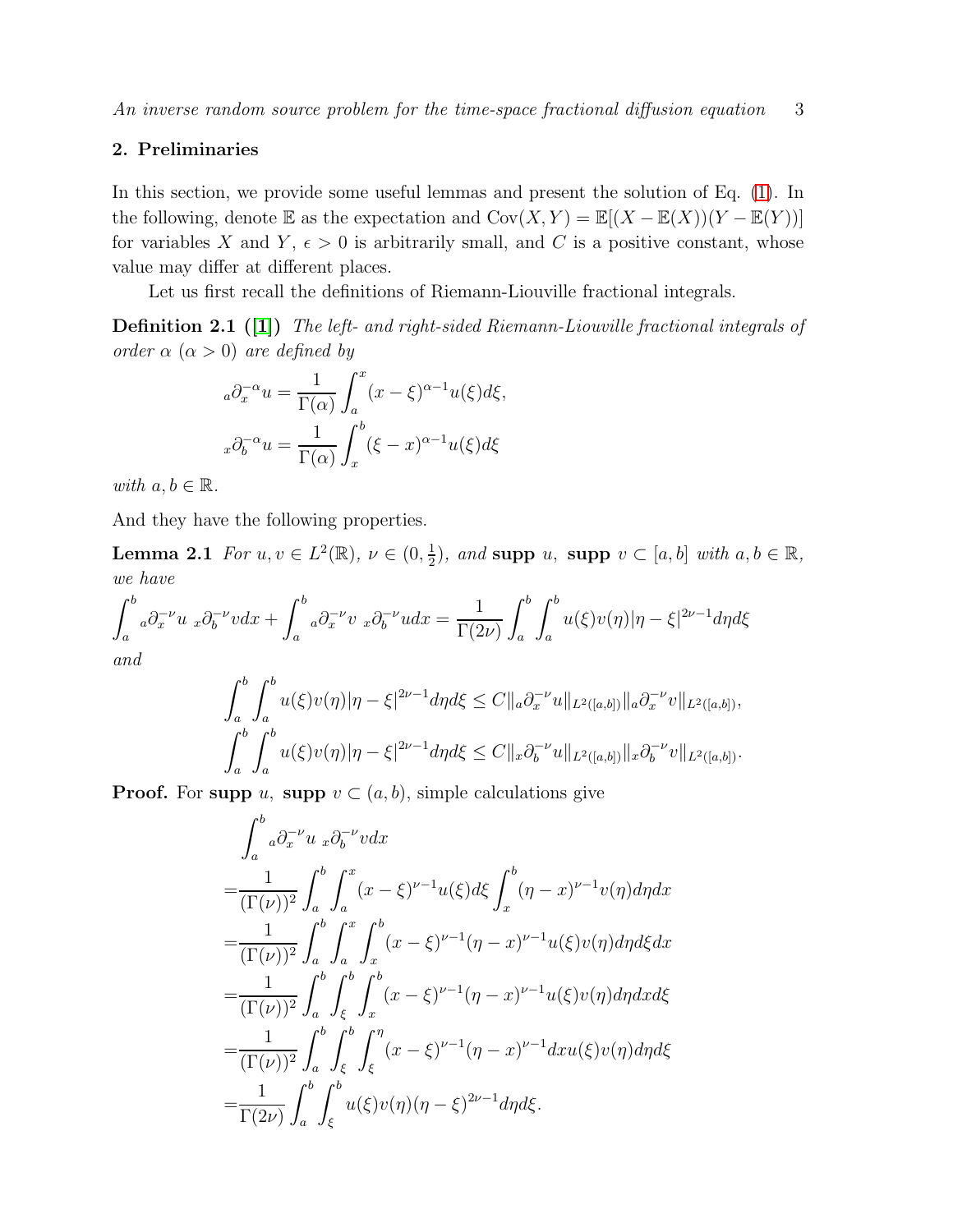Similarly, one can get

$$
\int_a^b a \partial_x^{-\nu} v_x \partial_b^{-\nu} u dx = \frac{1}{\Gamma(2\nu)} \int_a^b \int_{\xi}^b v(\xi) u(\eta) (\eta - \xi)^{2\nu - 1} d\eta d\xi
$$
  
= 
$$
\frac{1}{\Gamma(2\nu)} \int_a^b \int_a^{\eta} v(\xi) u(\eta) (\eta - \xi)^{2\nu - 1} d\xi d\eta.
$$

Thus

$$
\int_{a}^{b} a \partial_x^{-\nu} u \, x \partial_b^{-\nu} v dx + \int_{a}^{b} a \partial_x^{-\nu} v \, x \partial_b^{-\nu} u dx = \frac{1}{\Gamma(2\nu)} \int_{a}^{b} \int_{a}^{b} u(\xi) v(\eta) |\eta - \xi|^{2\nu - 1} d\eta d\xi.
$$
  
For **supp**  $u$ , **supp**  $v \subset [a, b]$ , and  $\nu \in (0, \frac{1}{2})$ , Parseval's equality leads to

<span id="page-3-0"></span>
$$
\int_{a}^{b} a \partial_{x}^{-\nu} u \, x \partial_{b}^{-\nu} v dx
$$
\n
$$
= \int_{\mathbb{R}} -\infty \partial_{x}^{-\nu} u \, x \partial_{\infty}^{-\nu} v dx
$$
\n
$$
= \cos(\nu \pi) \int_{\mathbb{R}} |\omega|^{-2\nu} \mathcal{F}(u)(\omega) \mathcal{F}(v)(\omega) d\omega
$$
\n
$$
\leq C \cos(\nu \pi) \left( \int_{\mathbb{R}} |\omega|^{-2\nu} (\mathcal{F}(u)(\omega))^{2} d\omega \right)^{\frac{1}{2}} \left( \int_{\mathbb{R}} |\omega|^{-2\nu} (\mathcal{F}(v)(\omega))^{2} d\omega \right)^{\frac{1}{2}}
$$
\n
$$
\leq C \left( \int_{a}^{b} a \partial_{x}^{-\nu} u \, x \partial_{b}^{-\nu} u dx \right)^{\frac{1}{2}} \left( \int_{a}^{b} a \partial_{x}^{-\nu} v \, x \partial_{b}^{-\nu} v dx \right)^{\frac{1}{2}},
$$
\n(2)

where  $\mathcal{F}(u)$  means the Fourier transform of u. According to [\[24\]](#page-15-16), we have for supp  $u \subset [a, b]$  and  $\nu \in (0, \frac{1}{2})$  $(\frac{1}{2})$ 

<span id="page-3-2"></span>
$$
\int_a^b a \partial_x^{-\nu} u_x \partial_b^{-\nu} u dx \leq C \|a \partial_x^{-\nu} u\|_{L^2([a,b])}^2.
$$

Combining [\(2\)](#page-3-0), we get the first desired result and the second one follows by similar  $a$ rguments.

Then, we provide some lemmas about one-dimensional fBm.

**Lemma 2.2** ([25, 26, 27]) For 
$$
H \in (0, 1/2)
$$
 and  $q_1(t), q_2(t) \in H_0^{\frac{1-2H}{2}}([0, T])$   
\n $(H_0^{\frac{1-2H}{2}}([0, T]) = \{v \in H^s(\mathbb{R}), \text{supp } v \in [0, T]\}), we have$   
\n
$$
\mathbb{E}\left[\int_0^T q_1(r)dW^H(r)\int_0^T q_2(r)dW^H(r)\right]
$$
\n
$$
= \frac{1}{2}H(1-2H)\int_{\mathbb{R}}\int_{\mathbb{R}}\frac{(q_1(r_1) - q_1(r_2))(q_2(r_1) - q_2(r_2))}{|r_1 - r_2|^{2-2H}}dr_1dr_2,
$$
\n(3)

<span id="page-3-1"></span>where  ${\cal W}^H$  means one-dimensional fBm.

**Lemma 2.3 ([28, 29])** For 
$$
H \in (1/2, 1)
$$
 and  $g_1(t), g_2(t) \in L^2([0, T])$ , there holds  
\n
$$
\mathbb{E}\left[\int_0^T q_1(r)dW^H(r)\int_0^T q_2(r)dW^H(r)\right]
$$
\n
$$
= H(2H - 1)\int_0^T \int_0^T q_1(r_1)q_2(r_2)|r_1 - r_2|^{2H-2}dr_1dr_2,
$$
\n(4)

<span id="page-3-3"></span>where  $W^H$  is one-dimensional fBm.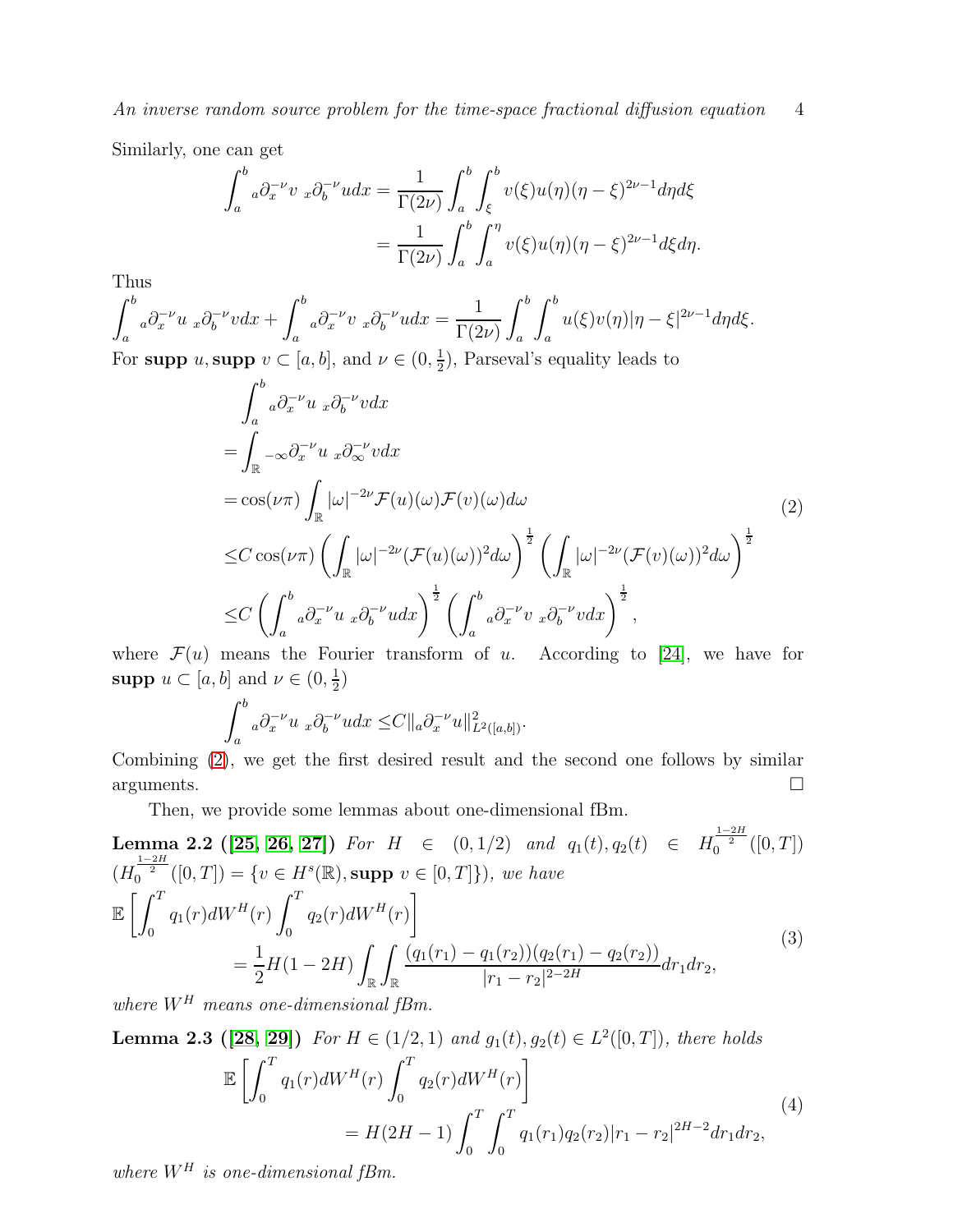**Lemma 2.4** Let  $q_1, q_2 \in L^2([0, T])$ ,  $0 \frac{\partial_t^{\frac{1-2H}{2}}}{q_1, 0} \frac{\partial_t^{\frac{1-2H}{2}}}{q_2} \in L^2([0, T])$ , and  $H \in (0, 1)$ . Then we have

$$
\mathbb{E}\left(\int_0^T q_1(r)dW^H(r)\int_0^T q_2(r)dW^H(r)\right)\leq C\left\|\left|_0\partial_t^{\frac{1-2H}{2}}q_1\right\|_{L^2([0,T])}\left\|\left|_0\partial_t^{\frac{1-2H}{2}}q_2\right\|_{L^2([0,T])},\right\|_{L^2([0,T])},\right\|_{L^2([0,T])},\right\|_{L^2([0,T])}\left\|\left|_0\partial_t^{\frac{1-2H}{2}}q_2\right\|_{L^2([0,T])}\right\|_{L^2([0,T])}.
$$

**Proof.** When  $H \in (\frac{1}{2})$  $\frac{1}{2}$ , 1), the desired results can be got by Lemmas [2.1](#page-2-1) and [2.3](#page-3-1) directly. For  $H=\frac{1}{2}$  $\frac{1}{2}$ , the desired results can be got by Itô isometry and Cauchy-Schwarz inequality. When  $H \in (0, \frac{1}{2})$  $\frac{1}{2}$ , using Lemma [2.2,](#page-3-2) Parseval's equality and Cauchy-Schwarz inequality, one has

$$
\mathbb{E}\left[\int_0^T q_1(r)dW^H(r)\int_0^T q_2(r)dW^H(r)\right]
$$
  
\n
$$
\leq C\left(\int_{\mathbb{R}}\int_{\mathbb{R}}\frac{(q_1(r_1)-q_1(r_2))^2}{|r_1-r_2|^{2-2H}}dr_1dr_2\right)^{\frac{1}{2}}\left(\int_{\mathbb{R}}\int_{\mathbb{R}}\frac{(q_2(r_1)-q_2(r_2))^2}{|r_1-r_2|^{2-2H}}dr_1dr_2\right)^{\frac{1}{2}}
$$

Following the facts that the equivalence of  $H^s(a, b)$  and  $H_0^s(a, b)$  with  $s \in (0, \frac{1}{2})$  $(\frac{1}{2})$ [\[30,](#page-15-22) [31,](#page-15-23) [24\]](#page-15-16) and

$$
C_1 \|_{a} \partial_x^s u \|_{L^2(a,b)} \leq |u|_{H^s(a,b)} \leq C_2 \|_{a} \partial_x^s u \|_{L^2(a,b)},
$$

one can get the first desired results. As for the second one, it can be obtained similarly.  $\Box$ 

Next, we give the expression of mild solution. To get the mild solution of Eq. [\(1\)](#page-0-0), we introduce the Mittag-Leffler function [\[32\]](#page-16-0),

$$
E_{\alpha,\beta}(z) = \sum_{k=0}^{\infty} \frac{z^k}{\Gamma(k\alpha + \beta)}
$$

for  $z \in \mathbb{C}$ . According to [\[32\]](#page-16-0), the Laplace transform of  $t^{\beta-1}E_{\alpha,\beta}(\pm \lambda t^{\alpha})$  with  $\alpha, \beta > 0$ can be written as

$$
\int_0^\infty e^{-zt} t^{\beta-1} E_{\alpha,\beta}(\pm \lambda t^\alpha) dt = \frac{z^{\alpha-\beta}}{z^\alpha \mp \lambda}.
$$

For the Mittag-Leffler function, we have the following lemma.

**Lemma 2.5** ([\[8\]](#page-15-0)) The function  $E_{\alpha,1}(t)$  with  $\alpha \in (0,1)$  is completely monotonic, i.e.,

<span id="page-4-0"></span>
$$
(-1)^n \frac{d^n E_{\alpha,1}(-t)}{dt^n} \ge 0, \quad t \ge 0, \ n \in \mathbb{N}.
$$

Introduce

$$
E(t) = \frac{1}{2\pi i} \int_{\Gamma_{\theta,\kappa}} e^{zt} z^{\alpha-1} (z^{\alpha} + A^s)^{-1} dz,
$$

which can also be written as

$$
E(t)u = \sum_{k=1}^{\infty} E_{\alpha,1}(-\lambda_k^s t^{\alpha})(u, \phi_k)\phi_k.
$$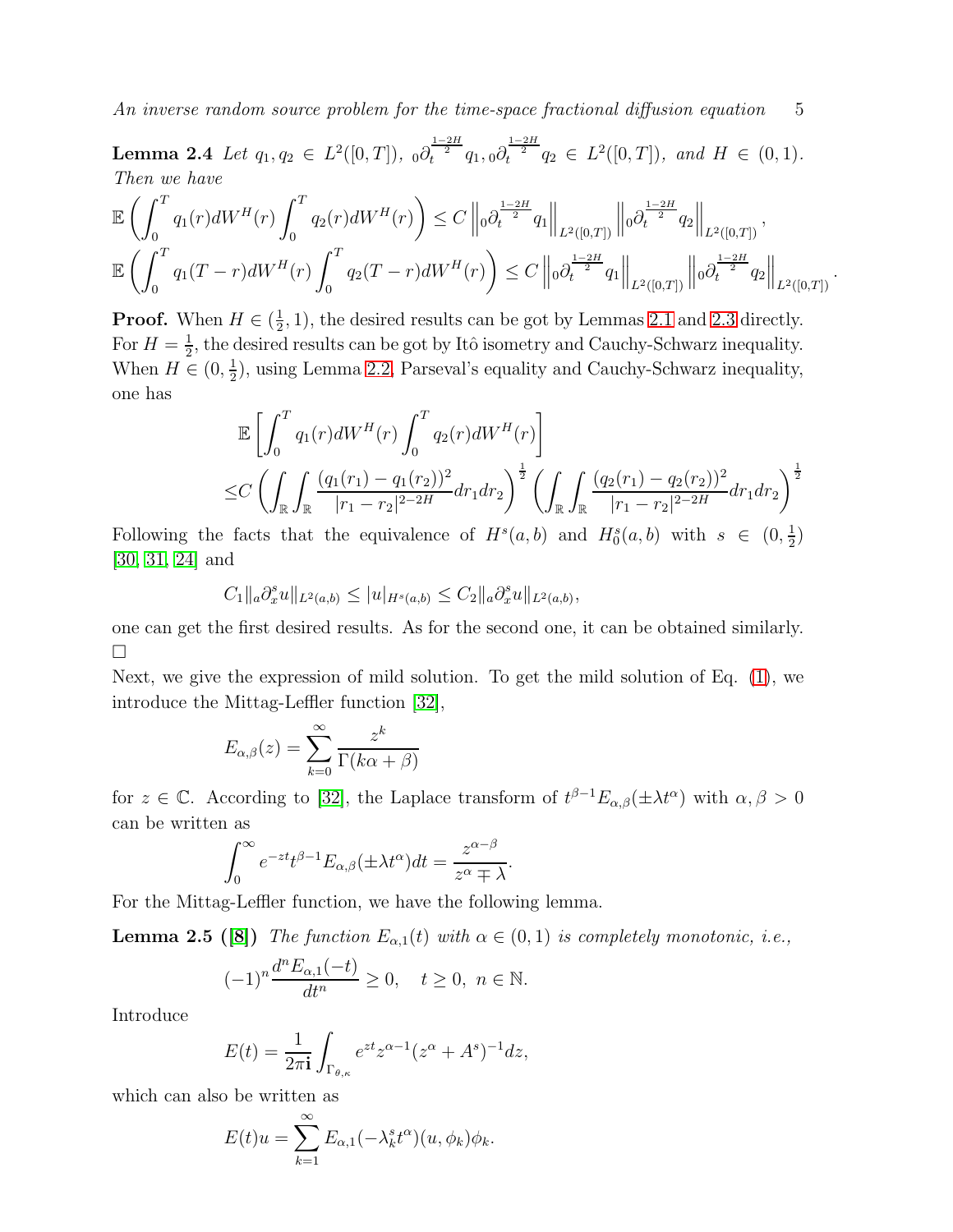Let  $\Gamma_{\theta,\kappa}$  with  $\theta \in (\frac{\pi}{2})$  $(\frac{\pi}{2}, \pi)$  and  $\kappa > 0$  be a contour defined by

$$
\Gamma_{\theta,\kappa} = \{ re^{-i\theta} : r \ge \kappa \} \cup \{ \kappa e^{i\psi} : |\psi| \le \theta \} \cup \{ re^{-i\theta} : r \ge \kappa \}.
$$

By the interpolation properties [\[30\]](#page-15-22), it is easy to verify that for  $z \in \Sigma_{\theta} = \{z \in \mathbb{C}, z \neq 0\}$  $0, |\arg z| \leq \theta$   $\}$   $(\theta \in (\frac{\pi}{2})$  $(\frac{\pi}{2}, \pi)$ ), one has

<span id="page-5-2"></span>
$$
||A^{\sigma s}\tilde{E}|| \le C|z|^{\sigma\alpha - 1},\tag{5}
$$

where  $\sigma \in [0,1]$  and  $\|\cdot\|$  means the operator norm from  $L^2(D)$  to  $L^2(D)$ . Thus by Laplace transform, we can write the solution of Eq. [\(1\)](#page-0-0) as

<span id="page-5-1"></span>
$$
u(x,t) = \int_0^t E(t-r)h(r)dr f(x) + \int_0^t E(t-r)dW^H(r)g(x).
$$
 (6)

#### <span id="page-5-0"></span>3. The direct problem

In this section, we consider the well-posedness of Eq. [\(1\)](#page-0-0). Different from the discussions in [\[21,](#page-15-13) [23\]](#page-15-15), we develop the regularity theory by operator approach (one can refer to [\[33\]](#page-16-1)) and Lemma [2.4,](#page-3-3) which help us give a unified proof for all  $H \in (0, 1)$  and simplify the proof significantly.

**Lemma 3.1** Let u be the solution of Eq. [\(1\)](#page-0-0),  $f(x), g(x) \in L^2(D)$ , and  $h(t) \in$  $L^{\infty}([0,T])$ . Then we have

$$
\mathbb{E} \|u\|_{L^{2}(D\times[0,T])}^{2} \leq C \|h\|_{L^{\infty}([0,T])}^{2} \|f(x)\|_{L^{2}(D)}^{2} + C T^{2H+1} \|g(x)\|_{L^{2}(D)}^{2}
$$

and

$$
\mathbb{E}||A^{\sigma s}u(t)||_{L^{2}(D)}^{2} \leq C||h||_{L^{\infty}([0,T])}^{2}||f(x)||_{L^{2}(D)}^{2} + Ct^{2H-2\sigma\alpha}||g(x)||_{L^{2}(D)}^{2},
$$
  
where  $\sigma \in [0, \min(1, \frac{H}{\alpha} - \epsilon)]$  with  $\epsilon > 0$  arbitrarily small.

**Proof.** According to  $(6)$ , we have

$$
\mathbb{E}||u||_{L^{2}(D\times[0,T])}^{2} = \mathbb{E}\int_{0}^{T}||u||_{L^{2}(D)}^{2}dt
$$
  
\n
$$
\leq C\int_{0}^{T}\left\|\int_{0}^{t}E(t-r)h(r)dr\right\|^{2}||f(x)||_{L^{2}(D)}^{2}dt
$$
  
\n
$$
+C\int_{0}^{T}\mathbb{E}\left\|\int_{0}^{t}E(t-r)dW^{H}(r)\right\|^{2}||g(x)||_{L^{2}(D)}^{2}dt
$$
  
\n
$$
\leq C\int_{0}^{T}\vartheta_{1}(t)||f(x)||_{L^{2}(D)}^{2}dt + C\int_{0}^{T}\vartheta_{2}(t)||g(x)||_{L^{2}(D)}^{2}dt.
$$

By the resolvent estimate [\(5\)](#page-5-2), we have  $\|\tilde{E}(z)\| \leq C|z|^{-1}$ , which leads to  $||E(t)|| \leq C$ . Thus

$$
\vartheta_1 \le C \left( \int_0^t |h(r)| dr \right)^2 \le C ||h||^2_{L^{\infty}([0,T])}.
$$

As for  $\vartheta_2$ , using Lemma [2.4,](#page-3-3) we have

$$
\vartheta_2 \le \int_0^t \left\| \rho \partial_r^{\frac{1-2H}{2}} E(r) \right\|^2 dr.
$$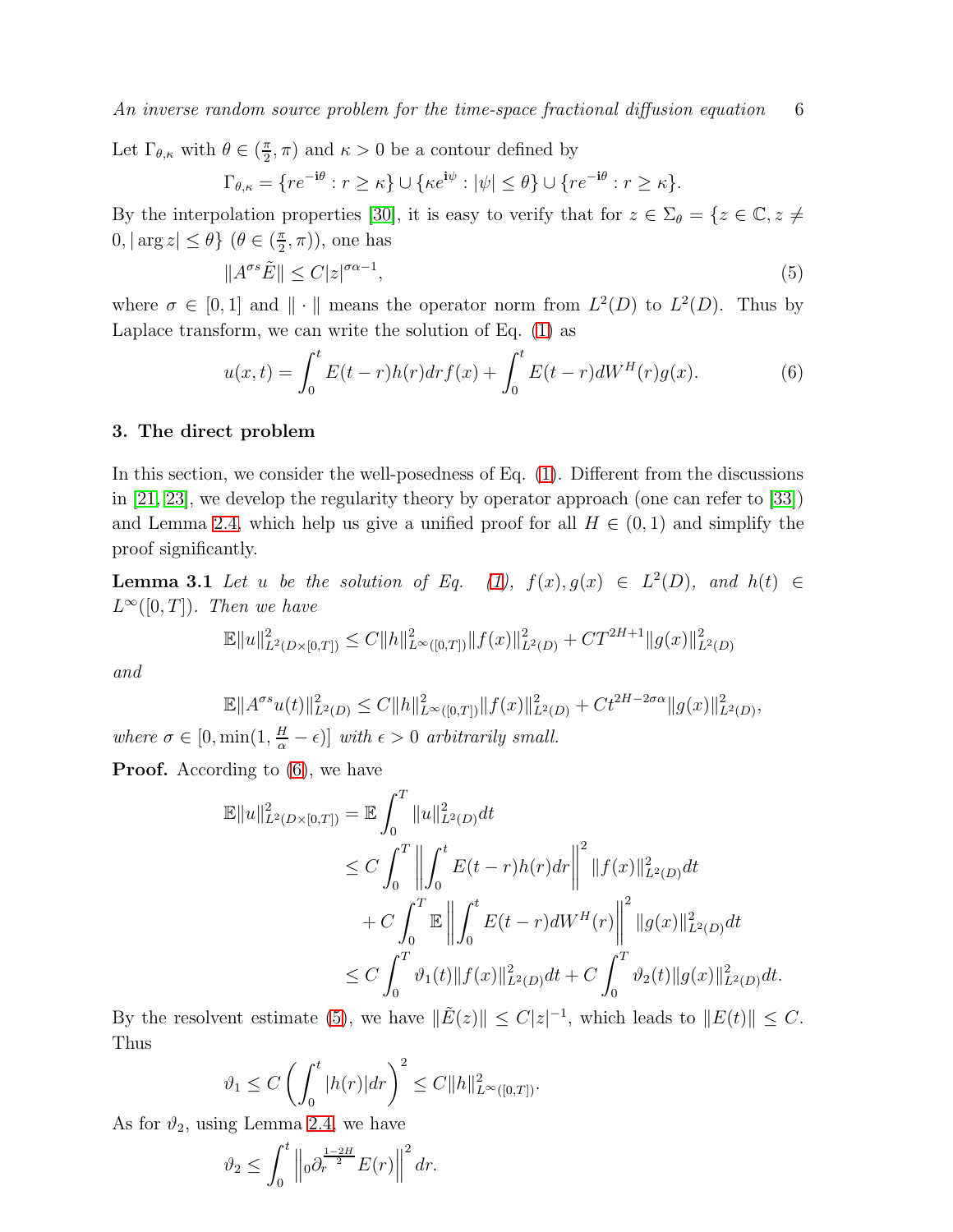The definition of  $E$  and the resolvent estimate [\(5\)](#page-5-2) give

$$
\vartheta_2 \le C \int_0^t \left( \int_{\Gamma_{\theta,\kappa}} |e^{zr}||z|^{\alpha-1} ||(z^{\alpha} + A^s)^{-1}|||z|^{\frac{1-2H}{2}} |dz| \right)^2 dr
$$
  
\n
$$
\le C \int_0^t \left( \int_{\Gamma_{\theta,\kappa}} |e^{zr}||z|^{-\frac{1}{2}-H} |dz| \right)^2 dr
$$
  
\n
$$
\le C \int_0^t r^{2H-1} dr
$$
  
\n
$$
\le Ct^{2H}.
$$

As for  $\mathbb{E} \|A^{\sigma s}u\|_{L^2(D)}^2$ , we can get

$$
\mathbb{E}||A^{\sigma s}u||_{L^{2}(D)}^{2} \leq C \left\| \int_{0}^{t} A^{\sigma s} E(t-r)h(r)f(x)dr \right\|_{L^{2}(D)}^{2}
$$
  
+ 
$$
C \mathbb{E} \left\| \int_{0}^{t} A^{\sigma s} E(t-r)g(x)dW^{H}(r) \right\|_{L^{2}(D)}^{2}
$$
  

$$
\leq \vartheta_{3} + \vartheta_{4}.
$$

The resolvent estimate gives

$$
\vartheta_3 \le C \bigg( \int_0^t \left\| \int_{\Gamma_{\theta,\kappa}} e^{z(t-r)} A^{\sigma s} z^{\alpha-1} (z^{\alpha} + A^s)^{-1} dz \right\| |h(r)| dr \bigg)^2 \|f(x)\|_{L^2(D)}^2
$$
  
\n
$$
\le C \bigg( \int_0^t \int_{\Gamma_{\theta,\kappa}} |e^{z(t-r)}| \left\| A^{\sigma s} z^{\alpha-1} (z^{\alpha} + A^s)^{-1} \right\| |dz| |h(r)| dr \bigg)^2 \|f(x)\|_{L^2(D)}^2
$$
  
\n
$$
\le C \bigg( \int_0^t \int_{\Gamma_{\theta,\kappa}} |e^{z(t-r)}| |z|^{\sigma \alpha-1} |dz| |h(r)| dr \bigg)^2 \|f(x)\|_{L^2(D)}^2
$$
  
\n
$$
\le C \bigg( \int_0^t (t-r)^{-\sigma \alpha} |h(r)| dr \bigg)^2 \|f(x)\|_{L^2(D)}^2
$$
  
\n
$$
\le C \|h\|_{L^{\infty}([0,T])}^2 \|f(x)\|_{L^2(D)}^2,
$$

where  $\sigma \in [0, 1]$ . As for  $\vartheta_4$ , with the help of Lemma [2.4](#page-3-3) and resolvent [\(5\)](#page-5-2), we obtain

$$
\vartheta_4 \le C \int_0^t \left\| \int_{\Gamma_{\theta,\kappa}} e^{zr} z^{\frac{1-2H}{2}} A^{\sigma s} z^{\alpha-1} (z^{\alpha} + A^s)^{-1} dz \right\|^2 dr \|g(x)\|_{L^2(D)}
$$
  
\n
$$
\le C \int_0^t \left( \int_{\Gamma_{\theta,\kappa}} |e^{zr}| \left\| z^{\frac{1-2H}{2}} A^{\sigma s} z^{\alpha-1} (z^{\alpha} + A^s)^{-1} \right\| |dz| \right)^2 dr \|g(x)\|_{L^2(D)}
$$
  
\n
$$
\le C \int_0^t \left( \int_{\Gamma_{\theta,\kappa}} |e^{zr}| |z|^{\frac{1-2H}{2} + \sigma \alpha - 1} |dz| \right)^2 dr \|g(x)\|_{L^2(D)}
$$
  
\n
$$
\le C \int_0^t r^{2H-1-2\sigma \alpha} dr \|g(x)\|_{L^2(D)},
$$

where we need to require  $2H - 2\sigma\alpha > 0$  to preserve the boundedness of  $\vartheta_4$ , i.e.,  $\sigma \le \min(1, \frac{H}{\sigma} - \epsilon)$  with  $\epsilon > 0$  arbitrary small.  $\sigma \le \min(1, \frac{H}{\alpha} - \epsilon)$  with  $\epsilon > 0$  arbitrary small.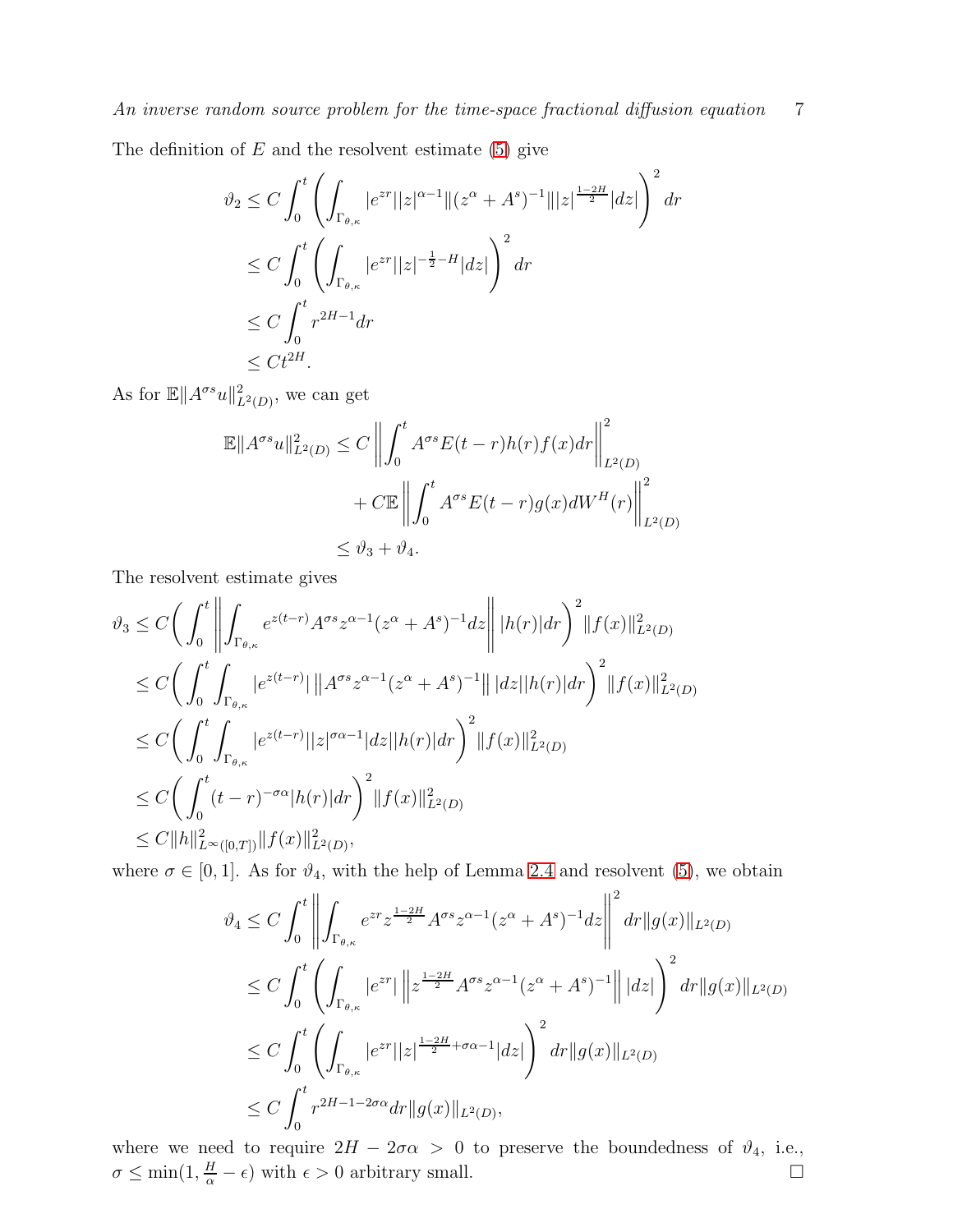### <span id="page-7-0"></span>4. The inverse problem

Now, we first provide the reconstructions of f and  $|g|$ , and then show the uniqueness and instability of the reconstructions.

# 4.1. Reconstruction of f and  $|g|$

Introduce  $u_k(t) = (u(t), \phi_k)$  and denote  $(\cdot, \cdot)$  as  $L^2$  inner product. Using Eq. [\(6\)](#page-5-1), one can get

$$
u_k(t) = \int_0^t E_{\alpha,1}(-\lambda_k^s(t-r)^\alpha)h(r)drf_k + \int_0^t E_{\alpha,1}(-\lambda_k^s(t-r)^\alpha)dW^H(r)g_k,
$$

where  $f_k = (f, \phi_k)$  and  $g_k = (g, \phi_k)$ . Thus we have

<span id="page-7-2"></span><span id="page-7-1"></span>
$$
\mathbb{E}(u_k(t)) = \int_0^t E_{\alpha,1}(-\lambda_k^s(t-r)^\alpha)h(r)drf_k
$$
\n(7)

and the covariance between  $u_k$  and  $u_l$  is

$$
Cov(u_k(t), u_l(t)) = g_k g_l \mathbb{E}\bigg(\int_0^t E_{\alpha,1}(-\lambda_k^s(t-r)^\alpha)dW^H(r)\int_0^t E_{\alpha,1}(-\lambda_l^s(t-r)^\alpha)dW^H(r)\bigg). (8)
$$

Then we provide some lemmas, which play key roles in the discussion of the uniqueness.

**Lemma 4.1** Let  $h(t) \ge C_h > 0$  for  $t \in (0, T)$ . Then for each fixed  $k \in \mathbb{N}^*$ , there exists a positive constant  $C_1$  such that

$$
\int_0^t E_{\alpha,1}(-\lambda_k^s(t-r)^\alpha)h(r)dr \ge C_1 > 0.
$$

**Proof.** According to Lemma [2.5](#page-4-0) and the property of  $h(t)$ , one can get

$$
\int_0^t E_{\alpha,1}(-\lambda_k^s(t-r)^\alpha)h(r)dr
$$
  
\n
$$
\geq CE_{\alpha,1}(-\lambda_k^s t^\alpha)\int_0^t h(r)dr
$$
  
\n
$$
\geq C_1 > 0.
$$

<span id="page-7-4"></span>**Lemma 4.2** For each fixed k,  $l \in \mathbb{N}^*$ , there exists a positive constant  $C_2$  such that  $\mathbb{E} \Big( \int^t$  $\int_0^t E_{\alpha,1}(-\lambda_k^s(t-r)^\alpha)dW^H(r)\int_0^t$  $\int_0^t E_{\alpha,1}(-\lambda_l^s(t-r)^\alpha)dW^H(r)\bigg).$  $\geq C_2 > 0.$ 

**Proof.** For  $H = \frac{1}{2}$  $\frac{1}{2}$ , from the Itó isometry one can obtain

$$
\mathbb{E}\bigg(\int_0^t E_{\alpha,1}(-\lambda_k^s(t-r)^\alpha)dW^H(r)\int_0^t E_{\alpha,1}(-\lambda_l^s(t-r)^\alpha)dW^H(r)\bigg)
$$
  
= 
$$
\int_0^t E_{\alpha,1}(-\lambda_k^s(t-r)^\alpha)E_{\alpha,1}(-\lambda_l^s(t-r)^\alpha)dr
$$
  

$$
\geq CE_{\alpha,1}(-\lambda_k^s t^\alpha)E_{\alpha,1}(-\lambda_l^s t^\alpha) \geq C > 0.
$$

<span id="page-7-3"></span> $\Box$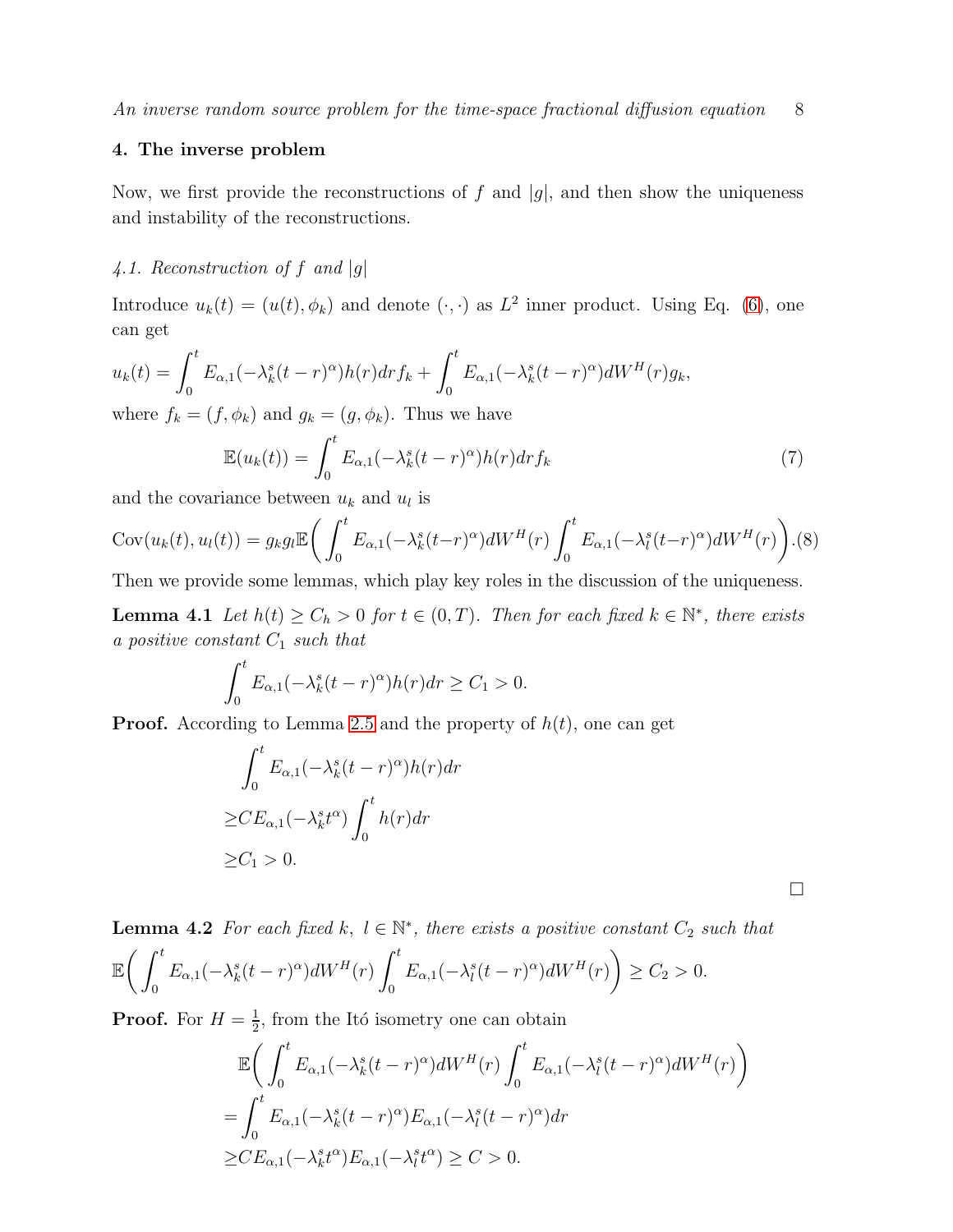For  $H \in (\frac{1}{2})$  $(\frac{1}{2}, 1)$ , Lemma [2.3](#page-3-1) shows

$$
\mathbb{E}\left(\int_{0}^{t} E_{\alpha,1}(-\lambda_{k}^{s}(t-r)^{\alpha})dW^{H}(r)\int_{0}^{t} E_{\alpha,1}(-\lambda_{l}^{s}(t-r)^{\alpha})dW^{H}(r)\right)
$$
\n
$$
=H(2H-1)\int_{0}^{t}\int_{0}^{t} E_{\alpha,1}(-\lambda_{k}^{s}(t-r_{1})^{\alpha})E_{\alpha,1}(-\lambda_{l}^{s}(t-r_{2})^{\alpha})|r_{1}-r_{2}|^{2H-2}dr_{1}dr_{2}
$$
\n
$$
\geq CE_{\alpha,1}(-\lambda_{k}^{s}t^{\alpha})E_{\alpha,1}(-\lambda_{l}^{s}t^{\alpha})\int_{0}^{t}\int_{0}^{t}|r_{1}-r_{2}|^{2H-2}dr_{1}dr_{2}
$$
\n
$$
\geq C>0.
$$

As for  $H \in (0, \frac{1}{2})$  $(\frac{1}{2})$ , introducing

$$
E_k(r) = \begin{cases} E_{\alpha,1}(-\lambda_k^s(t-r)^\alpha), & r \in [0,t]; \\ 0, & r \in [0,t]^C, \end{cases}
$$

one can obtain

$$
\mathbb{E}\bigg(\int_0^t E_{\alpha,1}(-\lambda_k^s(t-r)^\alpha)dW^H(r)\int_0^t E_{\alpha,1}(-\lambda_l^s(t-r)^\alpha)dW^H(r)\bigg) \n= \frac{1}{2}H(1-2H)\int_{\mathbb{R}}\int_{\mathbb{R}}\frac{(E_k(r_1)-E_k(r_2))(E_l(r_1)-E_l(r_2))}{|r_1-r_2|^{2-2H}}dr_1dr_2 \n= \frac{1}{2}H(1-2H)\int_{[0,t]\times[0,t]} \frac{(E_k(r_1)-E_k(r_2))(E_l(r_1)-E_l(r_2))}{|r_1-r_2|^{2-2H}}dr_1dr_2 \n+ H(1-2H)\int_{[0,t]\times[0,t]^C}\frac{E_k(r_1)E_l(r_1)}{|r_1-r_2|^{2-2H}}dr_1dr_2.
$$

Combining Lemma [2.5,](#page-4-0) we have

$$
\frac{1}{2}H(1-2H)\int\int_{[0,t]\times[0,t]} \frac{(E_k(r_1)-E_k(r_2))(E_l(r_1)-E_l(r_2))}{|r_1-r_2|^{2-2H}}dr_1dr_2\geq 0,
$$

and

$$
\mathbb{E}\bigg(\int_0^t E_{\alpha,1}(-\lambda_k^s(t-r)^\alpha)dW^H(r)\int_0^t E_{\alpha,1}(-\lambda_l^s(t-r)^\alpha)dW^H(r)\bigg) \geq H(1-2H)E_k(t)E_l(t)\int\int_{[0,t]\times[0,t]^C}\frac{1}{|r_1-r_2|^{2-2H}}dr_1dr_2 \geq C_2 > 0.
$$

 $\Box$ 

Combining Eqs. [\(7\)](#page-7-1), [\(8\)](#page-7-2), and Lemmas [4.1,](#page-7-3) [4.2,](#page-7-4) one can get the uniqueness of the inverse problem.

**Theorem 4.1** Let  $f(x), g(x) \in L^2(D)$ , and  $||g(x)||_{L^2(D)} \neq 0$ . Then one can determine the source terms  $f$  and  $|g|$  uniquely by the data set

$$
\{(\mathbb{E}u_k(T), \mathrm{Cov}(u_k(T), u_l(T))) : k, l \in \mathbb{N}^*\}.
$$

**Proof.** According to  $(7)$ ,  $f_k$  can be got by

$$
f_k = \frac{\mathbb{E}(u_k)}{\int_0^t E_{\alpha,1}(-\lambda_k^s(t-r)^\alpha)h(r)dr}.
$$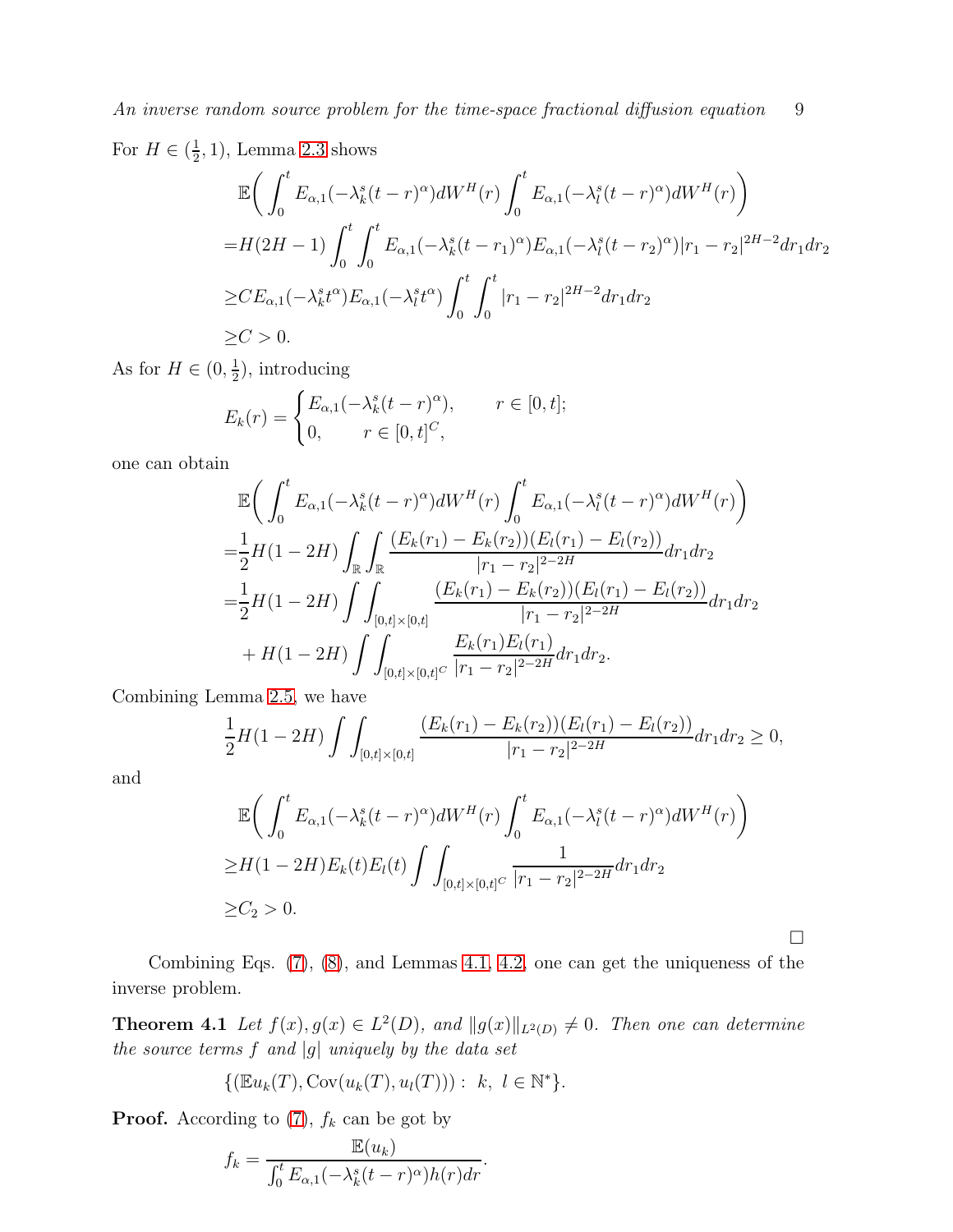Thus there exists  $f = \sum_{n=1}^{\infty}$  $k=1$  $f_k \phi_k$ . Further from [\(8\)](#page-7-2), there is

$$
g_k g_l = \frac{\text{Cov}(u_k(t), u_l(t))}{\mathbb{E}\left(\int_0^t E_{\alpha,1}(-\lambda_k^s(t-r)^\alpha)dW^H(r)\int_0^t E_{\alpha,1}(-\lambda_l^s(t-r)^\alpha)dW^H(r)\right)},
$$
 p us to obtain  $g^2$ .

which can help us to obtain  $g^2$ 

## 4.2. Instability

In this subsection, we show the instability of the inverse source problem. Different from the discussions in [\[21\]](#page-15-13), we show the instability of recovering  $g_k g_l$ .

**Theorem 4.2** Let  $f(x), g(x) \in L^2(D)$  and  $||g(x)||_{L^2(D)} \neq 0$ . Then the following estimates hold

$$
\left| \int_0^t E_{\alpha,1}(-\lambda_k^s(t-r)^\alpha)h(r)dr \right| \leq C\lambda_k^{-\sigma_1 s}
$$

and

$$
\mathbb{E}\bigg(\int_0^t E_{\alpha,1}(-\lambda_k^s(t-r)^\alpha)dW^H(r)\int_0^t E_{\alpha,1}(-\lambda_l^s(t-r)^\alpha)dW^H(r)\bigg) \leq C\lambda_k^{-\sigma_2s}\lambda_l^{-\sigma_2s},
$$
  
where  $\sigma_k \in [0, 1]$  and  $\sigma_2 \in [0, \min(\frac{H}{\sigma_k} - \epsilon, 1)]$ 

where  $\sigma_1 \in [0, 1]$  and  $\sigma_2 \in [0, \min(\frac{H}{\alpha} - \epsilon, 1)].$ 

Proof. The resolvent estimate and simple calculations imply

$$
\left| \int_0^t E_{\alpha,1}(-\lambda_k^s (t-r)^\alpha) h(r) dr \right|
$$
  
\n
$$
\leq C \int_0^t \left| \int_{\Gamma_{\theta,\kappa}} e^{zr} z^{\alpha-1} (z^\alpha + \lambda_k^s)^{-1} dz \right| dr \|h(r)\|_{L^\infty([0,T])}
$$
  
\n
$$
\leq C \lambda_k^{-\sigma_1 s} \int_0^t \left| \int_{\Gamma_{\theta,\kappa}} e^{zr} z^{\alpha-1} \lambda_k^{\sigma_1 s} (z^\alpha + \lambda_k^s)^{-1} dz \right| dr \|h(r)\|_{L^\infty([0,T])}
$$
  
\n
$$
\leq C \lambda_k^{-\sigma_1 s} \int_0^t \int_{\Gamma_{\theta,\kappa}} |e^{zr}| |z|^{\sigma_1 \alpha-1} |dz| dr \|h(r)\|_{L^\infty([0,T])}
$$
  
\n
$$
\leq C \lambda_k^{-\sigma_1 s} \int_0^t r^{-\sigma_1 \alpha} dr,
$$

where we need to require  $\sigma_1 \in [0, 1]$ . According to Lemma [2.4](#page-3-3) and the resolvent estimate,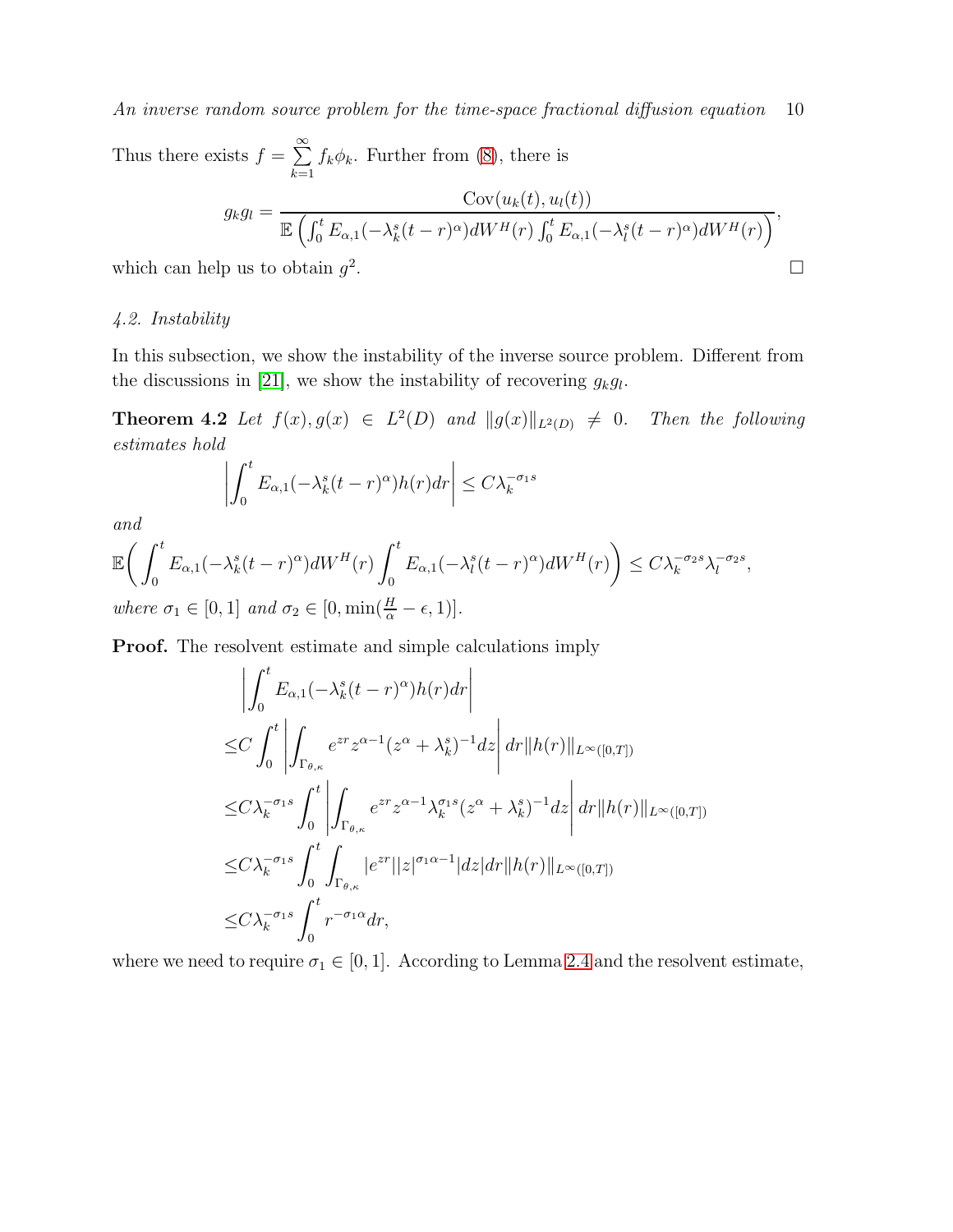one can obtain

$$
\mathbb{E}\left(\int_{0}^{t}E_{\alpha,1}(-\lambda_{k}^{s}(t-r)^{\alpha})dW^{H}(r)\int_{0}^{t}E_{\alpha,1}(-\lambda_{l}^{s}(t-r)^{\alpha})dW^{H}(r)\right) \n\leq C\left(\int_{0}^{t}\left|\partial_{r}\frac{1-2H}{2}E_{\alpha,1}(-\lambda_{k}^{s}r^{\alpha})\right|^{2}dr\right)^{\frac{1}{2}}\left(\int_{0}^{t}\left|\partial_{r}\frac{1-2H}{2}E_{\alpha,1}(-\lambda_{l}^{s}r^{\alpha})\right|^{2}dr\right)^{\frac{1}{2}} \n\leq C\left(\int_{0}^{t}\left|\int_{\Gamma_{\theta,\kappa}}e^{zr}z^{\frac{1-2H}{2}z^{\alpha-1}(z^{\alpha}+\lambda_{k}^{s})^{-1}dz}\right|^{2}dr\right)^{\frac{1}{2}} \n\cdot\left(\int_{0}^{t}\left|\int_{\Gamma_{\theta,\kappa}}e^{zr}z^{\frac{1-2H}{2}z^{\alpha-1}(z^{\alpha}+\lambda_{l}^{s})^{-1}dz}\right|^{2}dr\right)^{\frac{1}{2}} \n\leq C\lambda_{k}^{-\sigma_{2}s}\lambda_{l}^{-\sigma_{2}s}\left(\int_{0}^{t}\left|\int_{\Gamma_{\theta,\kappa}}e^{zr}z^{\frac{1-2H}{2}z^{\alpha-1}\lambda_{k}^{-\sigma_{2}s}(z^{\alpha}+\lambda_{k}^{s})^{-1}dz}\right|^{2}dr\right)^{\frac{1}{2}} \n\cdot\left(\int_{0}^{t}\left|\int_{\Gamma_{\theta,\kappa}}e^{zr}z^{\frac{1-2H}{2}z^{\alpha-1}\lambda_{l}^{-\sigma_{2}s}(z^{\alpha}+\lambda_{l}^{s})^{-1}dz}\right|^{2}dr\right)^{\frac{1}{2}} \n\leq C\lambda_{k}^{-\sigma_{2}s}\lambda_{l}^{-\sigma_{2s}}\int_{0}^{t}\left(\int_{\Gamma_{\theta,\kappa}}|e^{zr}||z|^{\frac{1-2H}{2}+\sigma_{2\alpha-1}}|dz|\right)^{2}dr \n\leq C\lambda_{k}^{-\sigma_{2}s}\lambda_{l}^{-\sigma_{2s}}\int_{0}^{t}r^{2H-1-2\sigma_{2\alpha}}dr, \
$$

where we need to require  $2H - 2\sigma_2 \alpha > 0$ , i.e.,  $\sigma_2 < \frac{H}{\alpha}$ α

# 5. Numerical experiments

In this section, we provide some examples to validate the developed theory. Here, we choose  $D = (0, 1)$ . Thus the eigenvalues and eigenfunctions of  $-\Delta$  are

$$
\lambda_k = k^2 \pi^2, \quad \phi_k(x) = \sqrt{2} \sin(k \pi x), \quad k = 1, 2, \cdots.
$$

# 5.1. Numerical scheme for direct problem

To get synthetic data for inverse problem, we propose a numerical scheme to solve direct problem numerically.

Introduce  $\mathbb{H}_N = \text{span}\{\phi_1, \phi_2, \dots, \phi_N\}$  with  $N \in \mathbb{N}^*$  and define the projection operator  $P_N: L^2(\Omega) \to \mathbb{H}_N$  by

$$
P_N u = \sum_{i=1}^N (u, \phi_i) \phi_i \quad \forall u \in L^2(\Omega).
$$

Define  $A_N^s$ :  $\mathbb{H}_N \to \mathbb{H}_N$  as

$$
A_N^s v_N = \sum_{k=1}^N \lambda_k^s (v_N, \phi_k) \phi_k \quad v_N \in \mathbb{H}_N.
$$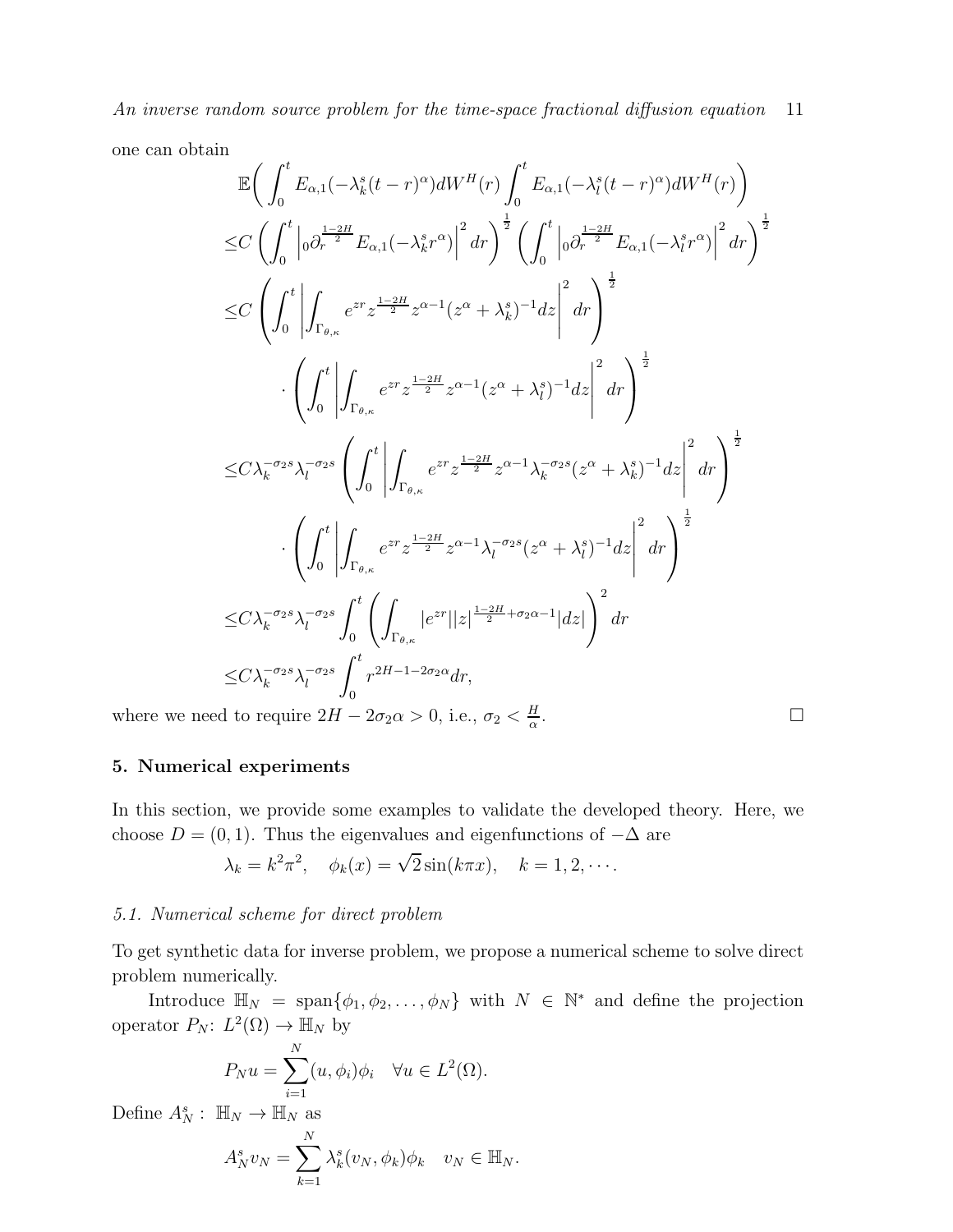Let  $\tau = T/L$  with  $L \in \mathbb{N}^*$  and  $t_k = k\tau$   $(k = 0, 1, 2, \dots, L)$ . Then the numerical solution of  $u(x, t_n)$ , i.e.,  $u_N^n$ , can be approximated by

,

.

$$
\frac{u_N^n - u_N^{n-1}}{\tau} + \sum_{i=0}^{n-1} d_i^{(1-\alpha)} A_N^s u_N^{n-i} = P_N f(x) h(t_n) + P_N g(x) \frac{W^H(t_n) - W^H(t_{n-1})}{\tau}
$$

where

$$
\sum_{i=0}^{\infty} d_i^{(\alpha)} \xi^i = \left(\frac{1-\xi}{\tau}\right)^{\alpha}.
$$

Further introduce  $v_{1,k}(t)$  and  $v_{2,k}(t)$  as

$$
v_{1,k}(t) = \int_0^t E_{\alpha,1}(-\lambda_k^s(t-r)^\alpha)h(r)dr,
$$
  

$$
v_{2,k}(t) = \int_0^t E_{\alpha,1}(-\lambda_k^s(t-r)^\alpha)dW^H(r).
$$

It is easy to verify that  $v_{1,k}(t)$  and  $v_{2,k}(t)$  are the solutions of

$$
\begin{cases} \partial_t v_{1,k}(t) + \partial_t^{1-\alpha} \lambda_k^s v_{1,k}(t) = h(t) & t \in (0,T], \\ v_{1,k}(0) = 0 & \end{cases}
$$

and

$$
\begin{cases} \partial_t v_{2,k}(t) + \partial_t^{1-\alpha} \lambda_k^s v_{2,k}(t) = \dot{W}^H(t) & t \in (0,T], \\ v_{2,k}(0) = 0. \end{cases}
$$

The  $v_{1,k}(t_n)$  and  $v_{2,k}(t_n)$  can be respectively approximated by  $v_{1,k}^n$  and  $v_{2,k}^n$ , which are the solutions of

$$
\frac{v_{1,k}^n - v_{1,k}^{n-1}}{\tau} + \sum_{i=0}^{n-1} d_i^{(1-\alpha)} \lambda_k^s v_{1,k}^{n-i} = h(t_n)
$$

and

$$
\frac{v_{2,k}^{n} - v_{2,k}^{n-1}}{\tau} + \sum_{i=0}^{n-1} d_i^{(1-\alpha)} \lambda_k^{s} v_{2,k}^{n-i} = \frac{W^H(t_n) - W^H(t_{n-1})}{\tau}
$$

#### 5.2. Numerical results

In the numerical experiments, we take  $T = 0.5$ ,  $N = 20$ , and  $L = 1024$ . As for  $f(x)$ ,  $g(x)$ , and  $h(t)$ , we choose

$$
h(t) = t + 1,
$$
  $f(x) = 4x(1 - x)(1 - 2x),$   $g(x) = x(1 - x)^2.$ 

We generate 1000 trajectories to approximate the  $\mathbb{E}(u_k)$  and  $Cov(u_k, u_l)$ , which can help us to recover f and  $|g|$ .

Here, we take  $(\alpha, s, H)$  as  $\{\alpha = 0.4, s = 0.3, H = 0.2\}, \{\alpha = 0.6, s = 0.7, H = 0.2\},\$  ${\alpha = 0.6, s = 0.3, H = 0.5}, {\alpha = 0.4, s = 0.7, H = 0.5}, {\alpha = 0.3, s = 0.4, H = 0.8},$ and  $\{\alpha = 0.7, s = 0.6, H = 0.8\}$ , respectively. The corresponding results are shown in Figures [1–](#page-12-0)[6.](#page-14-6) From these results, it can be seen that both f and |g| can be well recovered.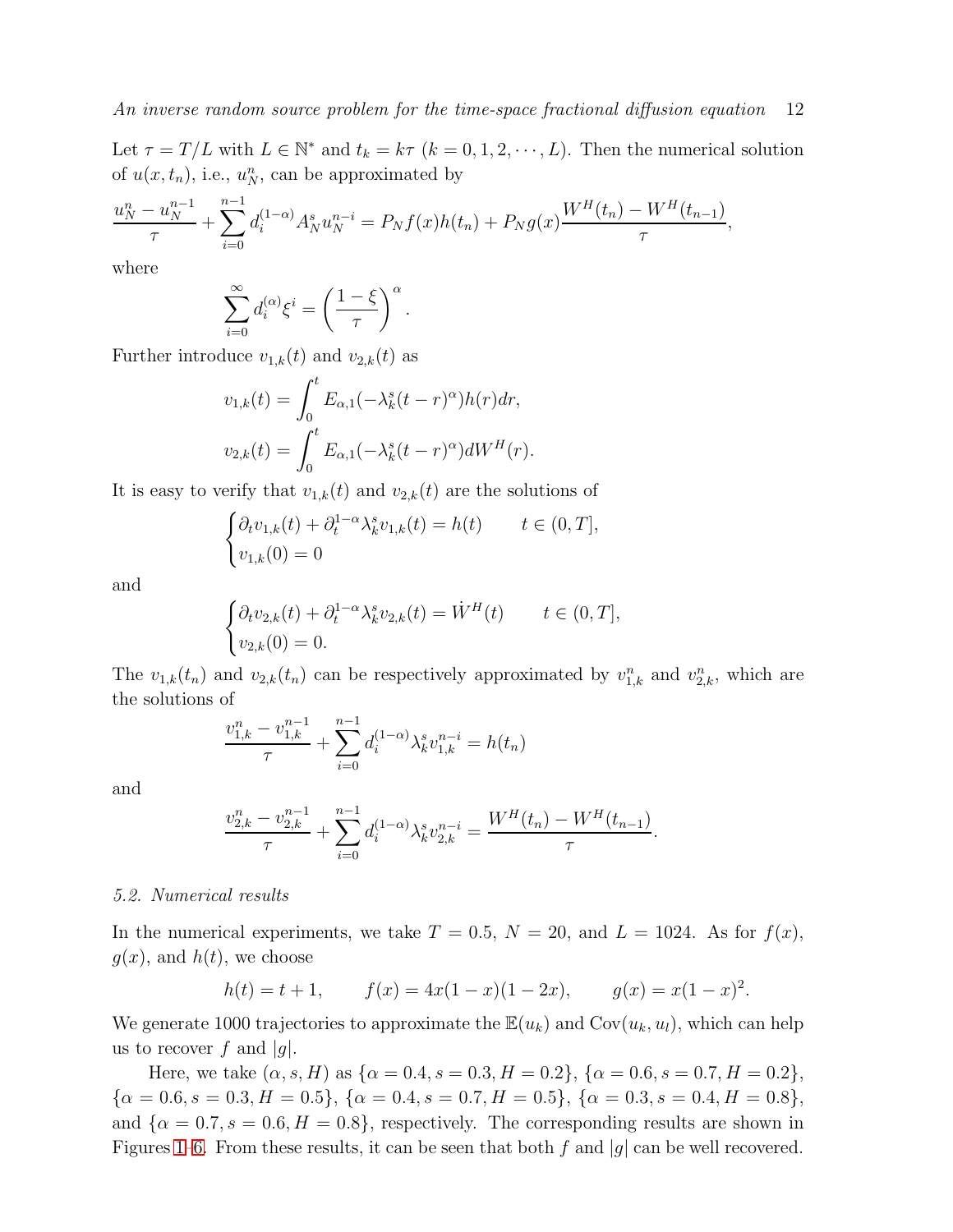An inverse random source problem for the time-space fractional diffusion equation 13



<span id="page-12-0"></span>Figure 1. The exact and reconstructed solutions with  $\alpha = 0.4$ ,  $s = 0.3$ , and  $H = 0.2$ .



**Figure 2.** The exact and reconstructed solutions with  $\alpha = 0.6$ ,  $s = 0.7$  and  $H = 0.2$ .

## 6. Conclusion

We study the inverse random source problem for the time-space fractional diffusion equation driven by fBm with Hurst index  $H \in (0,1)$ . We first provide the well-posedness of the direct problem; and then show the uniqueness of the inverse problem. With the help of Lemma [2.4,](#page-3-3) we give the instability of recovering f and  $|g|$ . Numerical experiments validate the theoretical predictions.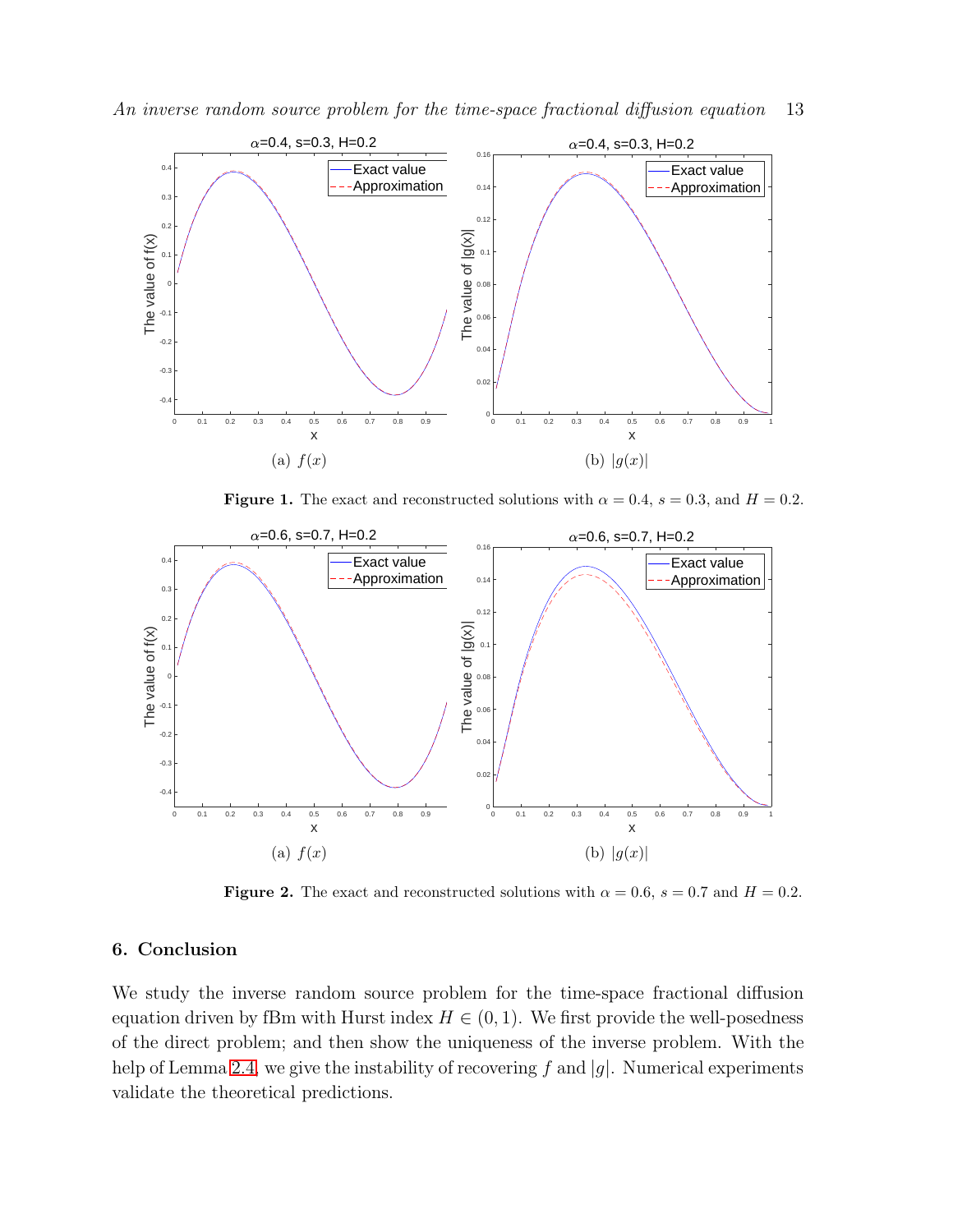



Figure 3. The exact and reconstructed solutions with  $\alpha = 0.6$ ,  $s = 0.3$ , and  $H = 0.5$ .



Figure 4. The exact and reconstructed solutions with  $\alpha = 0.4$ ,  $s = 0.7$ , and  $H = 0.5$ .

# Acknowledgment

This work was supported by the National Natural Science Foundation of China under Grant No. 12071195, and the AI and Big Data Funds under Grant No. 2019620005000775.

#### <span id="page-13-0"></span>References

[1] Podlubny I 1999 Fractional Differential Equations (San Diego and London: Academic)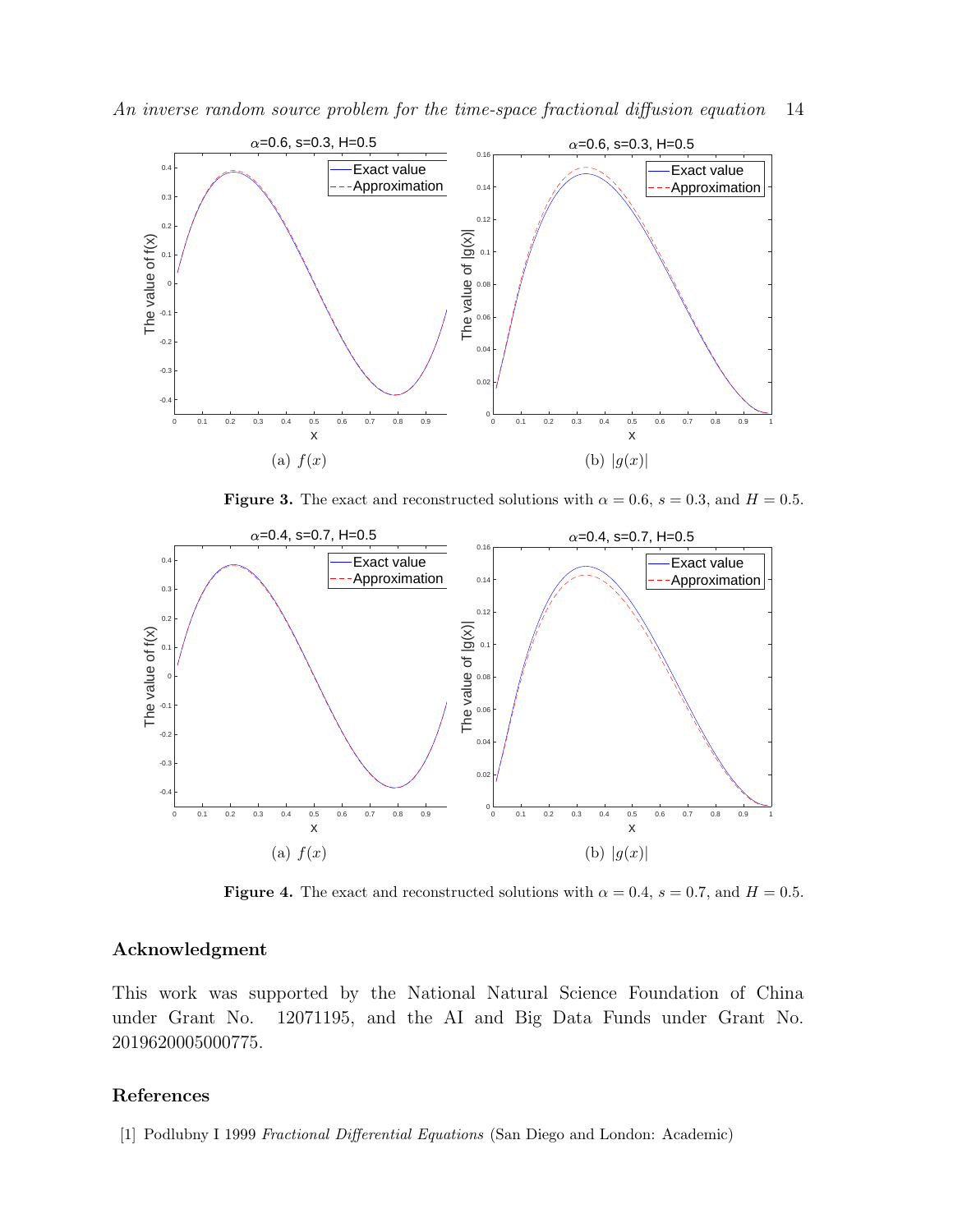An inverse random source problem for the time-space fractional diffusion equation 15



Figure 5. The exact and reconstructed solutions with  $\alpha = 0.3$ ,  $s = 0.4$ , and  $H = 0.8$ .



<span id="page-14-6"></span>Figure 6. The exact and reconstructed solutions with  $\alpha = 0.7$ ,  $s = 0.6$ , and  $H = 0.8$ .

- <span id="page-14-1"></span><span id="page-14-0"></span>[2] Barkai E 2001 Fractional Fokker-Planck equation, solution, and application Phys. Rev. E 63 046118
- [3] Metzler R, Barkai E and Klafter J 1999 Anomalous diffusion and relaxation close to thermal equilibrium: A fractional Fokker-Planck equation approach Phys. Rev. Lett. 82 3563–3567
- <span id="page-14-3"></span><span id="page-14-2"></span>[4] Metzler R, Klafter J and Sokolov I M 1998 Anomalous transport in external fields: Continuous time random walks and fractional diffusion equations extended Phys. Rev. E 58 1621–1633
- [5] Liu X and Deng W 2021 Higher order approximation for stochastic space fractional wave equation forced by an additive space-time Gaussian noise J. Sci. Comput. 87 11
- <span id="page-14-4"></span>[6] Gunzburger M, Li B and Wang J 2019 Sharp convergence rates of time discretization for stochastic time-fractional PDEs subject to additive space-time white noise *Math. Comp.* 88 1715–1741
- <span id="page-14-5"></span>[7] Gunzburger M, Li B and Wang J 2019 Convergence of finite element solutions of stochastic partial integro-differential equations driven by white noise Numer. Math. 141 1043–1077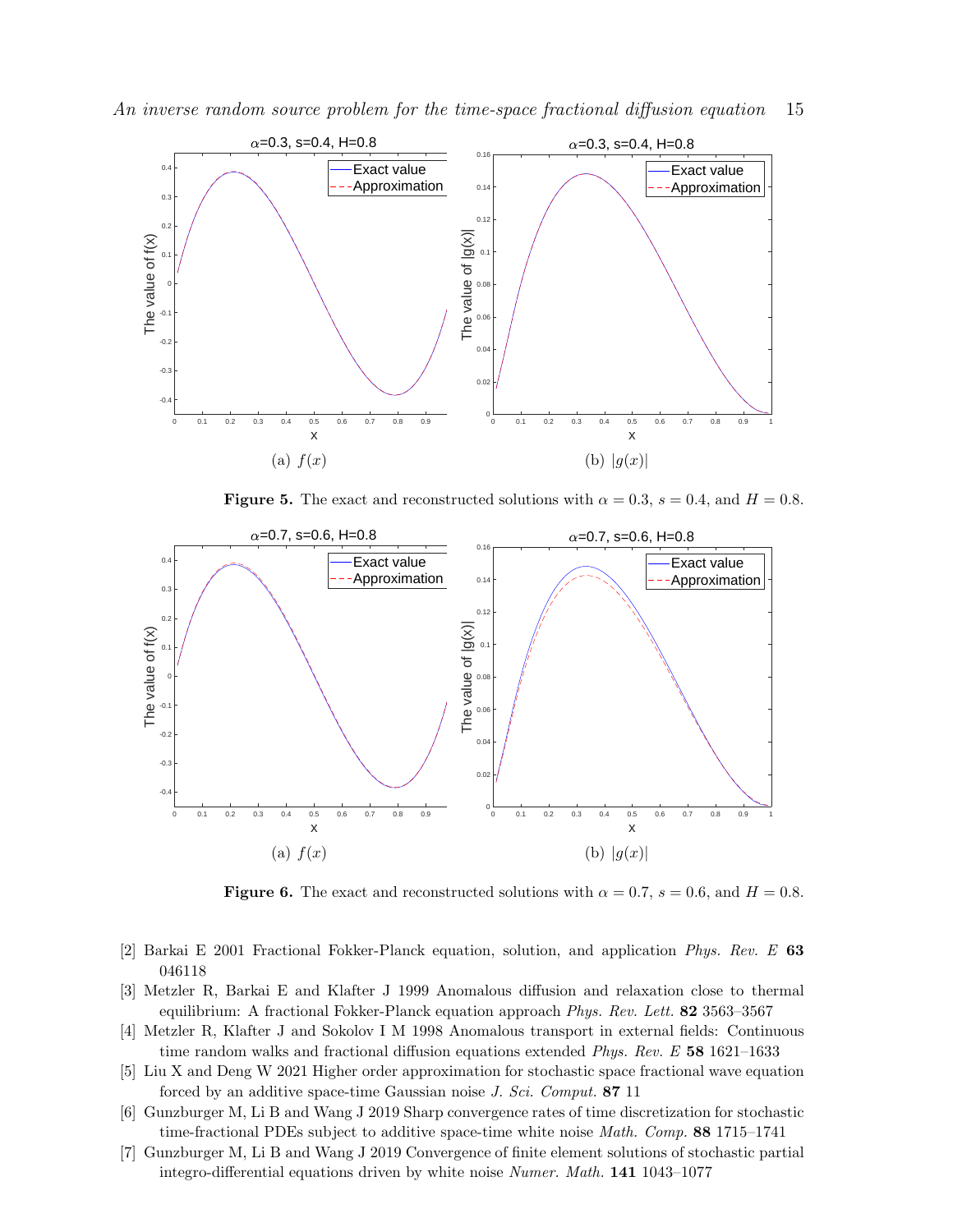- <span id="page-15-1"></span><span id="page-15-0"></span>[8] Sakamoto K and Yamamoto M 2011 Initial value/boundary value problems for fractional diffusionwave equations and applications to some inverse problems J. Math. Anal. Appl. 382 426–447
- <span id="page-15-2"></span>[9] Wu X, Yan Y and Yan Y 2020 An analysis of the L1 scheme for stochastic subdiffusion problem driven by integrated space-time white noise *Appl. Numer. Math.* 157 69–87
- <span id="page-15-3"></span>[10] Yan L and Yin X 2019 Optimal error estimates for fractional stochastic partial differential equation with fractional Brownian motion *Discrete Contin. Dyn. Syst. Ser. B* 24 615–635
- [11] Babaei A and Banihashemi S 2019 Reconstructing unknown nonlinear boundary conditions in a time–fractional inverse reaction–diffusion–convection problem Numer. Methods Partial Differential Equations 35 976–992
- <span id="page-15-5"></span><span id="page-15-4"></span>[12] Huang X, Li Z and Yamamoto M 2019 Carleman estimates for the time-fractional advectiondiffusion equations and applications Inverse Problems 35 045003
- <span id="page-15-6"></span>[13] Jin B and Zhou Z 2021 An inverse potential problem for subdiffusion: Stability and reconstruction Inverse Problems 37 015006
- <span id="page-15-7"></span>[14] Kaltenbacher B and Rundell W 2019 On an inverse potential problem for a fractional reactiondiffusion equation Inverse Problems 35 065004
- <span id="page-15-8"></span>[15] Li Z, Cheng X and Li G 2019 An inverse problem in time-fractional diffusion equations with nonlinear boundary condition *J. Math. Phys.* **60** 091502
- <span id="page-15-9"></span>[16] Qasemi S, Rostamy D and Abdollahi N 2019 The time-fractional diffusion inverse problem subject to an extra measurement by a local discontinuous Galerkin method Bit 59 183–212
- [17] Thach T N, Huy T N, Tam P T M, Minh M N and Can N H 2019 Identification of an inverse source problem for time–fractional diffusion equation with random noise Math. Methods Appl. Sci. 42 204–218
- <span id="page-15-11"></span><span id="page-15-10"></span>[18] Tuan N H, Hoan L V C and Tatar S 2019 An inverse problem for an inhomogeneous time-fractional diffusion equation: a regularization method and error estimate Comp. Appl. Math. 38 32
- <span id="page-15-12"></span>[19] Yan X B and Wei T 2019 Inverse space-dependent source problem for a time-fractional diffusion equation by an adjoint problem approach J. Inverse Ill-Posed Probl. 27 1–16
- <span id="page-15-13"></span>[20] Zhang Z and Zhou Z 2017 Recovering the potential term in a fractional diffusion equation IMA J. Appl. Math. 82 579–600
- <span id="page-15-14"></span>[21] Feng X, Li P and Wang X 2020 An inverse random source problem for the time fractional diffusion equation driven by a fractional Brownian motion Inverse Problems 36 045008
- <span id="page-15-15"></span>[22] Liu C, Wen J and Zhang Z 2020 Reconstruction of the time-dependent source term in a stochastic fractional diffusion equation Inverse Probl. Imaging 14 1001–1024
- <span id="page-15-16"></span>[23] Niu P, Helin T and Zhang Z 2020 An inverse random source problem in a stochastic fractional diffusion equation Inverse Problems 36 045002
- [24] Nie D and Deng W A unified convergence analysis for the fractional diffusion equation driven by fractional Gaussion noise with Hurst index  $H \in (0,1)$  URL <http://arxiv.org/pdf/2104.13676v1>
- <span id="page-15-17"></span>[25] Bardina X and Jolis M 2006 Multiple fractional integral with Hurst parameter less than 1/2 Stochastic Process. Appl. 116 463–479
- <span id="page-15-19"></span><span id="page-15-18"></span>[26] Cao Y, Hong J and Liu Z 2017 Approximating stochastic evolution equations with additive white and rough noises SIAM J. Numer. Anal. 55 1958–1981
- <span id="page-15-20"></span>[27] Cao Y, Hong J and Liu Z 2018 Finite element approximations for second-order stochastic differential equation driven by fractional Brownian motion IMA J. Numer. Anal. 38 184–197
- [28] Kloeden P E and Platen E 1992 Numerical Solution of Stochastic Differential Equations (Berlin and New York: Springer-Verlag)
- <span id="page-15-21"></span>[29] Mishura I S 2008 Stochastic Calculus for Fractional Brownian Motion and Related Processes (Berlin: Springer)
- <span id="page-15-22"></span>[30] Adams R A and Fournier J J F 2003 Sobolev Spaces 2nd ed (Amsterdam and London: Academic Press)
- <span id="page-15-23"></span>[31] Ervin V J and Roop J P 2006 Variational formulation for the stationary fractional advection dispersion equation Numer. Methods Partial Differential Equations 22 558–576